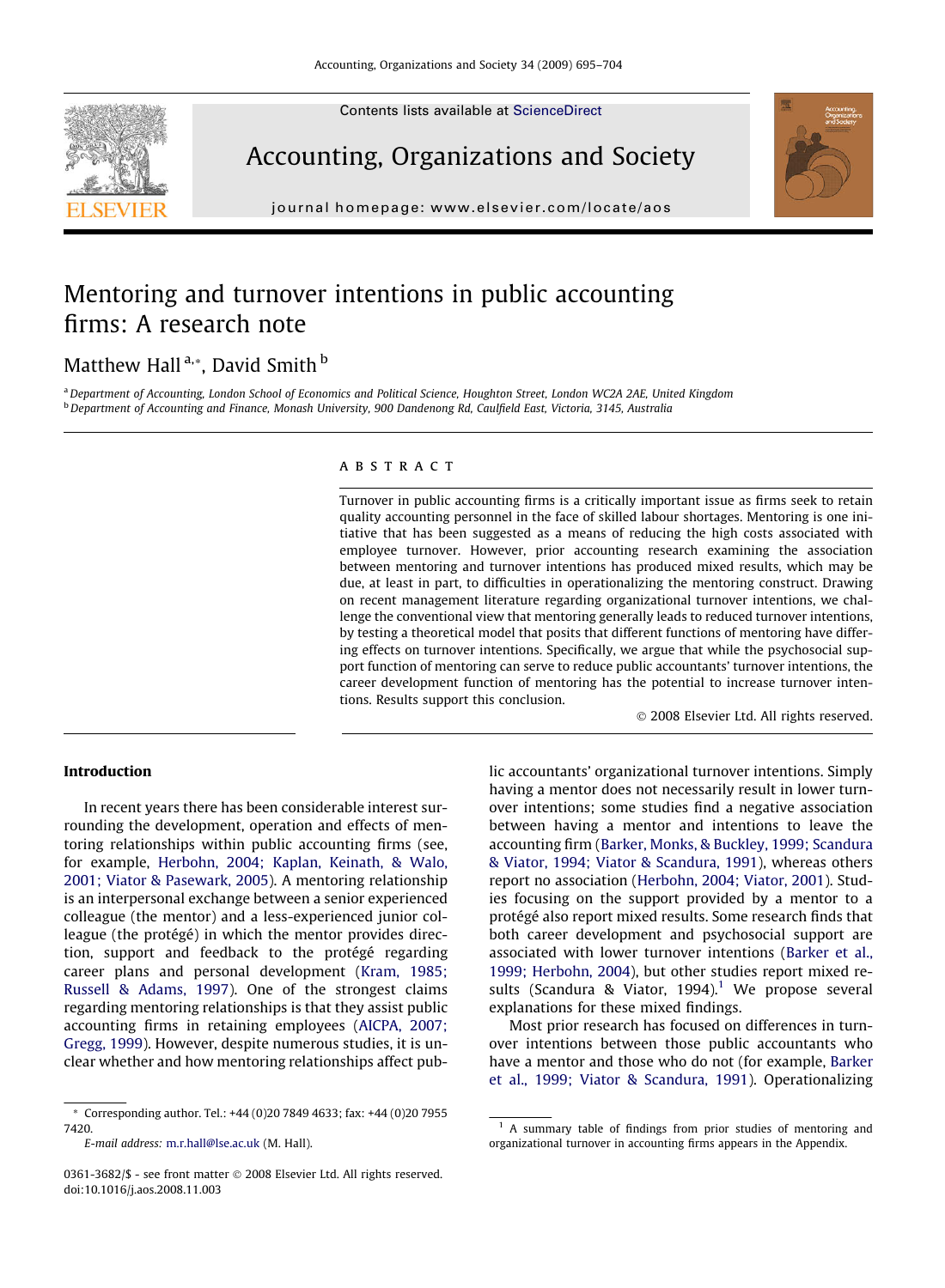mentoring as a dichotomous (yes/no) variable is problematic because it potentially masks the effects of mentoring relationships by combining good and poor quality mentoring in one category [\(Ragins, Cotton, & Miller, 2000](#page--1-0)). We argue that it is not the presence or absence of a mentor that is important; rather, it is the quality of a mentoring relationship that is likely to affect an individual's turnover intentions [\(Allen, Eby, Poteet, Lentz, & Lima, 2004; Ragins](#page--1-0) [et al., 2000](#page--1-0)).

A mentor can provide two different types of support: career development support and psychosocial support [\(Kram, 1985\)](#page--1-0). Prior research on mentoring has argued that both career development support and psychosocial support are negatively associated with intentions to leave the accounting firm [\(Barker et al., 1999; Herbohn, 2004;](#page--1-0) [Scandura & Viator, 1994](#page--1-0)). However, theory indicates that the two types of mentoring support can have different effects because they relate to different facets of the mentoring relationship [\(Allen et al., 2004; Kram, 1985; Tharenou,](#page--1-0) [2005](#page--1-0)). Career development support is primarily concerned with preparing the protégé for career advancement, such as providing assistance with learning the job and sponsoring the protégé for important assignments ([Allen et al.,](#page--1-0) [2004; Kram, 1985; Viator, 2001\)](#page--1-0). In contrast, psychosocial support primarily relates to developing the protégé's identity and sense of self, such as sharing of personal experiences, acts of friendship, and acting as a role model [\(Allen et al., 2004; Kram, 1985; Viator, 2001\)](#page--1-0). As such, it is questionable whether both types of mentor support would have the same effect on public accountants' organizational turnover intentions.

Prior research has focused almost exclusively on the direct-effect of mentoring relationships on organizational turnover intentions, rather than indirect-effects. There can be theoretical differences between direct- and indirect-effects models that have practical implications [\(Hall,](#page--1-0) [2008; Shields, Deng, & Kato, 2000](#page--1-0)). In particular, mentor support may serve to both increase and decrease turnover intentions through its effect on intervening psychological mechanisms, yet these conflicting effects are not examined in direct-effect models, potentially resulting in inconsistent results [\(Luft & Shields, 2007, p. 45](#page--1-0)). Indirect-effects models also allow an investigation into how and why a relationship between mentoring and organizational turnover intentions may exist [\(Lankau & Scandura, 2002; Payne](#page--1-0) [& Huffman, 2005](#page--1-0)).

We test a theoretical model linking the two types of support provided by a mentor (career development and psychosocial support) to organizational turnover intentions through three intervening variables: psychological empowerment, affective organizational commitment, and procedural justice. Collectively, these three variables help to explain how and why mentor support is related to organizational turnover intentions. Through including three intervening variables in our theoretical model, we increase understanding of the psychological mechanisms through which mentoring relationships affect public accountants' intentions to leave an accounting firm.

The remainder of the paper contains four sections. The next section develops the theoretical model and presents hypotheses. The research method, including sample selection and variable measurement, is then presented. This is followed by presentation of the results. The final section discusses the results and concludes the paper.

#### Theoretical framework<sup>2</sup>

Career development support and psychological empowerment

Psychological empowerment refers to intrinsic task motivation manifested in a set of four cognitions: meaning (the value placed on work judged in relation to an individual's own ideals or standards), competence (an individual's belief in his/her capacity to perform a job with skill), self-determination (an individual's belief concerning the degree of choice he/she has in initiating and performing work behaviours), and impact (the extent to which an individual believes he/ she can influence outcomes at work) ([Spreitzer, 1995;](#page--1-0) [Thomas & Velthouse, 1990\)](#page--1-0). Career development support involves the mentor sponsoring the protégé for assignments that increase contact with important clients, partners and managers, increasing a protégé's opportunities for information exchange and knowledge acquisition unavailable through usual channels [\(Allen et al., 2004\)](#page--1-0). Social exchanges with important individuals within and outside the firm can increase a protégé's sense of power and mastery, thus developing beliefs related to self-determination, impact and competence [\(Spreitzer, 1996\)](#page--1-0). Furthermore, greater contact with key clients and partners/managers is likely to be intrinsically rewarding, strengthening a protégé's sense of meaning and purpose. Career development support also involves the mentor helping the protégé to learn new skills and to develop expertise, which is likely to enhance a protégé's belief in their own competence, and to influence outcomes in his/her work role. Furthermore, work roles that develop new skills and abilities are viewed as more meaningful than those roles that do not develop such skills and abilities [\(Hackman &](#page--1-0) [Oldham, 1980; Thomas & Velthouse, 1990](#page--1-0)). Hence:

• H1: There is a positive association between career development support and psychological empowerment.

Psychological empowerment and organizational turnover intentions

[Maertz and Griffeth \(2004\)](#page--1-0) argue that one driver of turnover behaviour is an 'alternative force' related to an individual's belief in his/her ability to secure a valued alternative position in another firm. Public accountants

We include affective organizational commitment and procedural justice in our theoretical model as prior research shows that these two variables are important outcomes of mentor support [\(Scandura, 1997;](#page--1-0) [Siegel, Reinstein, & Miller, 2001; Stallworth, 2003\)](#page--1-0). In addition, both affective organizational commitment and procedural justice have been found to be important predictors of organizational turnover intentions (see, for example, [Fogarty & Kalbers, 2006; Ketchand & Strawser, 1998;](#page--1-0) [Konovsky & Cropanzano, 1991](#page--1-0)). We include psychological empowerment in our model to test our expectation that some forms of mentor support are likely to enhance protégés' beliefs in their ability to secure valued employment at other firms, which can lead to higher turnover intentions.